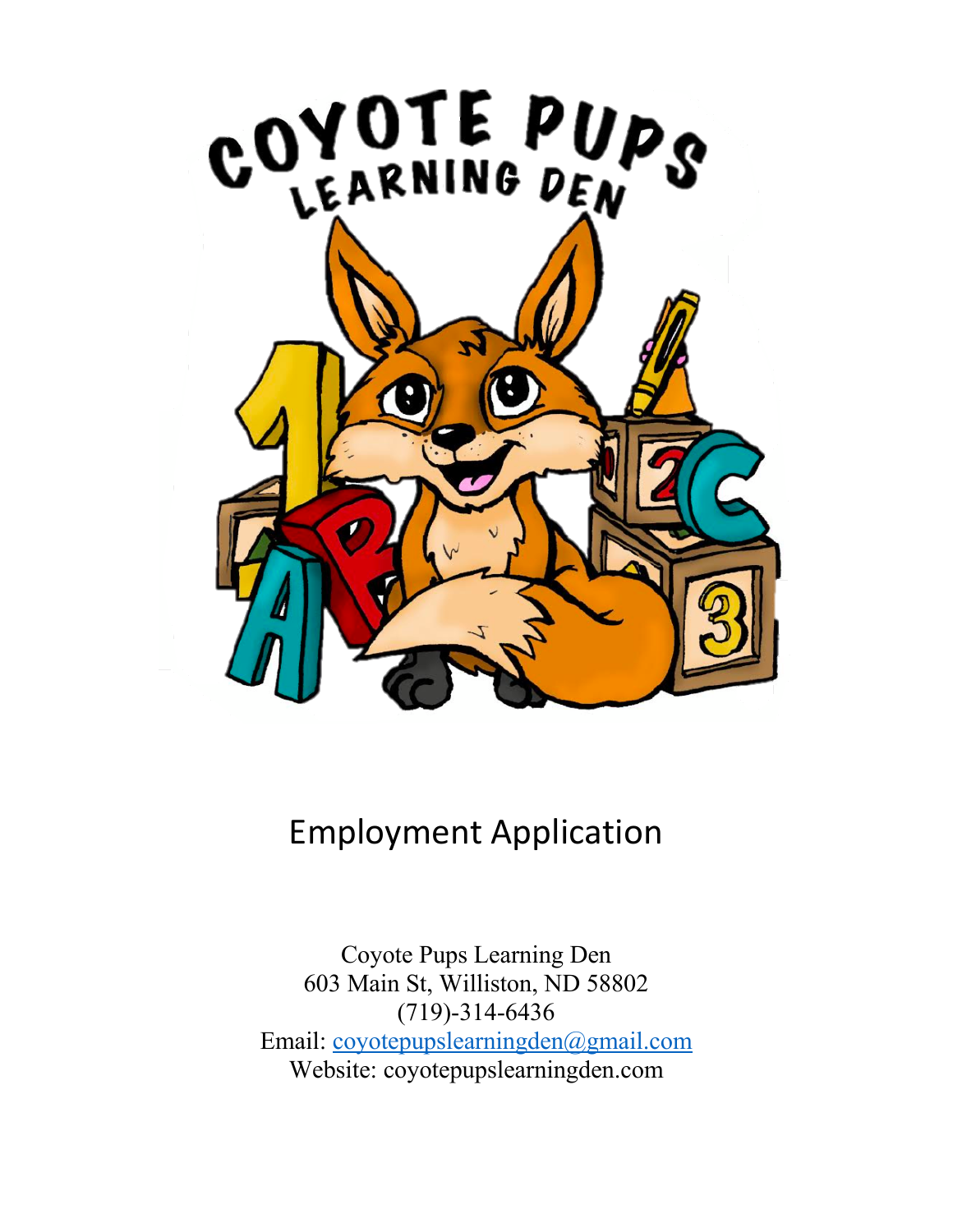## Coyote Pups Learning Den Employment Application

| Full Name:                                                                                                                                                                                                                                                                                                                                               | Home Ph:                   | Cell Ph: |  |  |  |
|----------------------------------------------------------------------------------------------------------------------------------------------------------------------------------------------------------------------------------------------------------------------------------------------------------------------------------------------------------|----------------------------|----------|--|--|--|
| <b>Current Address:</b>                                                                                                                                                                                                                                                                                                                                  |                            | DOB:     |  |  |  |
| Soc. Sec. $#$ :                                                                                                                                                                                                                                                                                                                                          | Driver's Lic#:             | Email:   |  |  |  |
| Thank you for choosing Coyote Pups Learning Den in your career path. We are dedicated to hiring professionals who are energetic,<br>motivated, and possess integrity Coyote Pups Learning Den is an Equal Opportunity Employer. Applicants must show they                                                                                                |                            |          |  |  |  |
| understand and are able to meet the following requirements for employment by <i>initialing each item below</i> .<br>High School Graduate or G.E.D recipient<br>United States Citizen, or legally authorized to work in the United States<br>Will provide Social Security Card or Birth Certificate<br>Will submit to drug and alcohol testing as require |                            |          |  |  |  |
|                                                                                                                                                                                                                                                                                                                                                          | <b>GENERAL INFORMATION</b> |          |  |  |  |
| Employment Desired: Full-time only Part time only Full or Part time<br>Position Desired:                                                                                                                                                                                                                                                                 |                            | On Call  |  |  |  |
| # of Children Enrolled at Coyote Pups Learning Den: ____________________________                                                                                                                                                                                                                                                                         |                            |          |  |  |  |
| Hours available: Mon: Tues: Tues: Wed: Thurs: Thurs: Fri: Fri:<br>Are you seeking temporary or permanent work?                                                                                                                                                                                                                                           |                            |          |  |  |  |
|                                                                                                                                                                                                                                                                                                                                                          |                            |          |  |  |  |

| 3 PERSONAL REFERENCES (do not list family) |  |              |                                      |  |
|--------------------------------------------|--|--------------|--------------------------------------|--|
| Name<br>Address                            |  | Phone Number | Relationship (i.e. Coworker, friend) |  |
|                                            |  |              |                                      |  |
|                                            |  |              |                                      |  |
|                                            |  |              |                                      |  |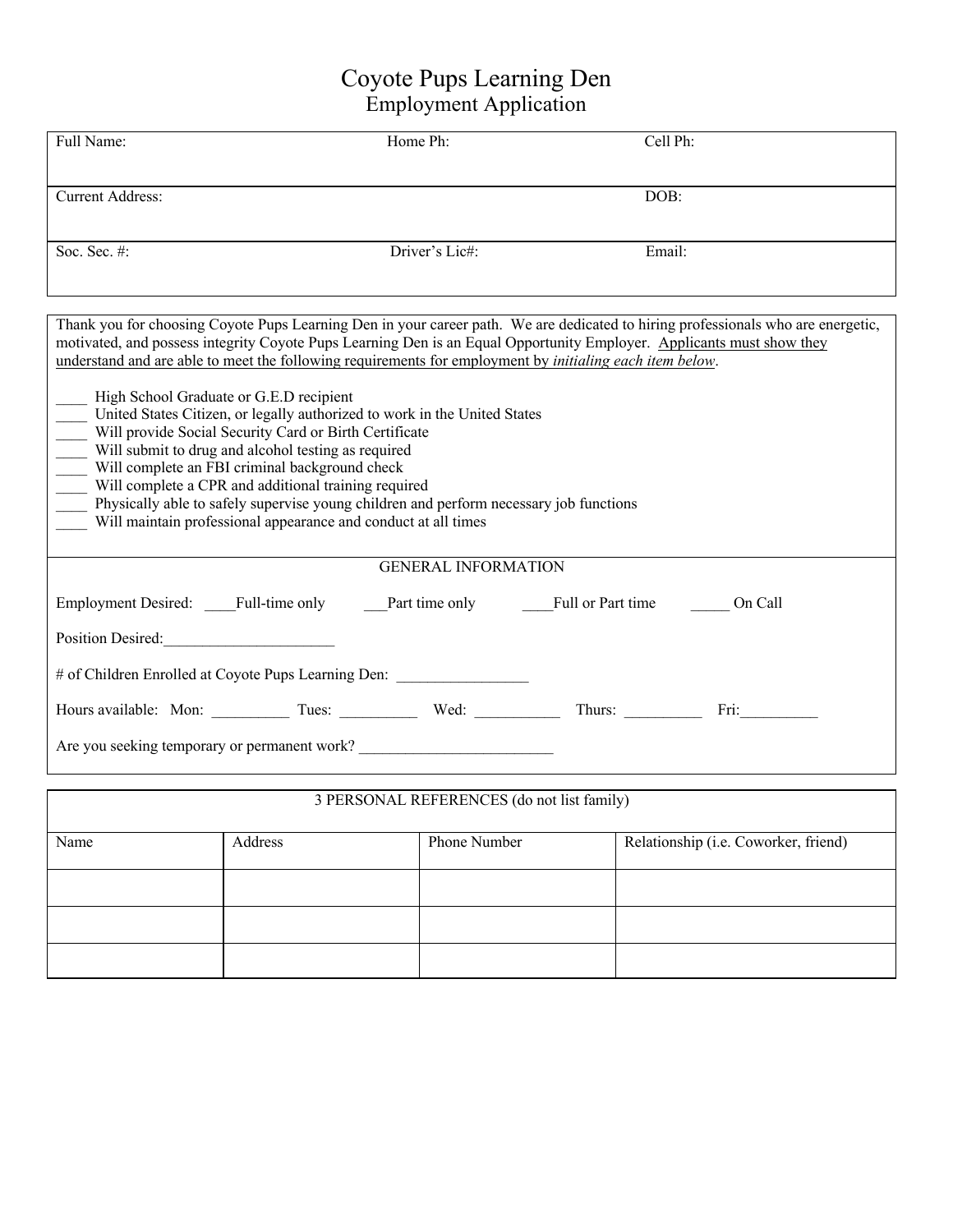## EDUCATIONAL EXPERIENCE

 $\mathcal{L}_\mathcal{L} = \mathcal{L}_\mathcal{L} = \mathcal{L}_\mathcal{L} = \mathcal{L}_\mathcal{L} = \mathcal{L}_\mathcal{L} = \mathcal{L}_\mathcal{L} = \mathcal{L}_\mathcal{L} = \mathcal{L}_\mathcal{L} = \mathcal{L}_\mathcal{L} = \mathcal{L}_\mathcal{L} = \mathcal{L}_\mathcal{L} = \mathcal{L}_\mathcal{L} = \mathcal{L}_\mathcal{L} = \mathcal{L}_\mathcal{L} = \mathcal{L}_\mathcal{L} = \mathcal{L}_\mathcal{L} = \mathcal{L}_\mathcal{L}$ 

High School attended/address/year graduated

College attended/Degree or number years completed/Major

Child Development Associate Certification

List courses completed or relevant childcare training (CPR, First Aid, Child Development, etc.):

List other skills, vocational, and technical training

| EMPLOYMENT HISTORY (begin with most recent) |                     |                  |                            |                       |                                         |
|---------------------------------------------|---------------------|------------------|----------------------------|-----------------------|-----------------------------------------|
| Begin/End<br>Date                           | Begin/End<br>Salary | Employer/Address | Supervisor's Name &<br>Ph: | Your title and duties | Reason for leaving<br>& Can we contact? |
|                                             |                     |                  |                            |                       |                                         |
|                                             |                     |                  |                            |                       |                                         |
|                                             |                     |                  |                            |                       |                                         |
|                                             |                     |                  |                            |                       |                                         |
|                                             |                     |                  |                            |                       |                                         |
|                                             |                     |                  |                            |                       |                                         |

OFFENSES – Criminal background checks will be conducted on all applicants.

 $\mathcal{L}_\text{max} = \frac{1}{2} \sum_{i=1}^n \mathcal{L}_\text{max} = \frac{1}{2} \sum_{i=1}^n \mathcal{L}_\text{max} = \frac{1}{2} \sum_{i=1}^n \mathcal{L}_\text{max} = \frac{1}{2} \sum_{i=1}^n \mathcal{L}_\text{max} = \frac{1}{2} \sum_{i=1}^n \mathcal{L}_\text{max} = \frac{1}{2} \sum_{i=1}^n \mathcal{L}_\text{max} = \frac{1}{2} \sum_{i=1}^n \mathcal{L}_\text{max} = \frac{1}{2} \sum_{i=$ 

Have you ever pled guilty, no contest or been convicted of any criminal offense? If yes, explain:

Has a report of child maltreatment ever been made against you? If yes, explain:

Has a court ever denied parental, custodial, or visitation rights as a result of neglect or abuse of a child? If yes, explain:

While employed in a childcare program, have you ever been the subject of disciplinary action or been responsible for a childcare

facility receiving an administrative or disciplinary action? If yes, explain: